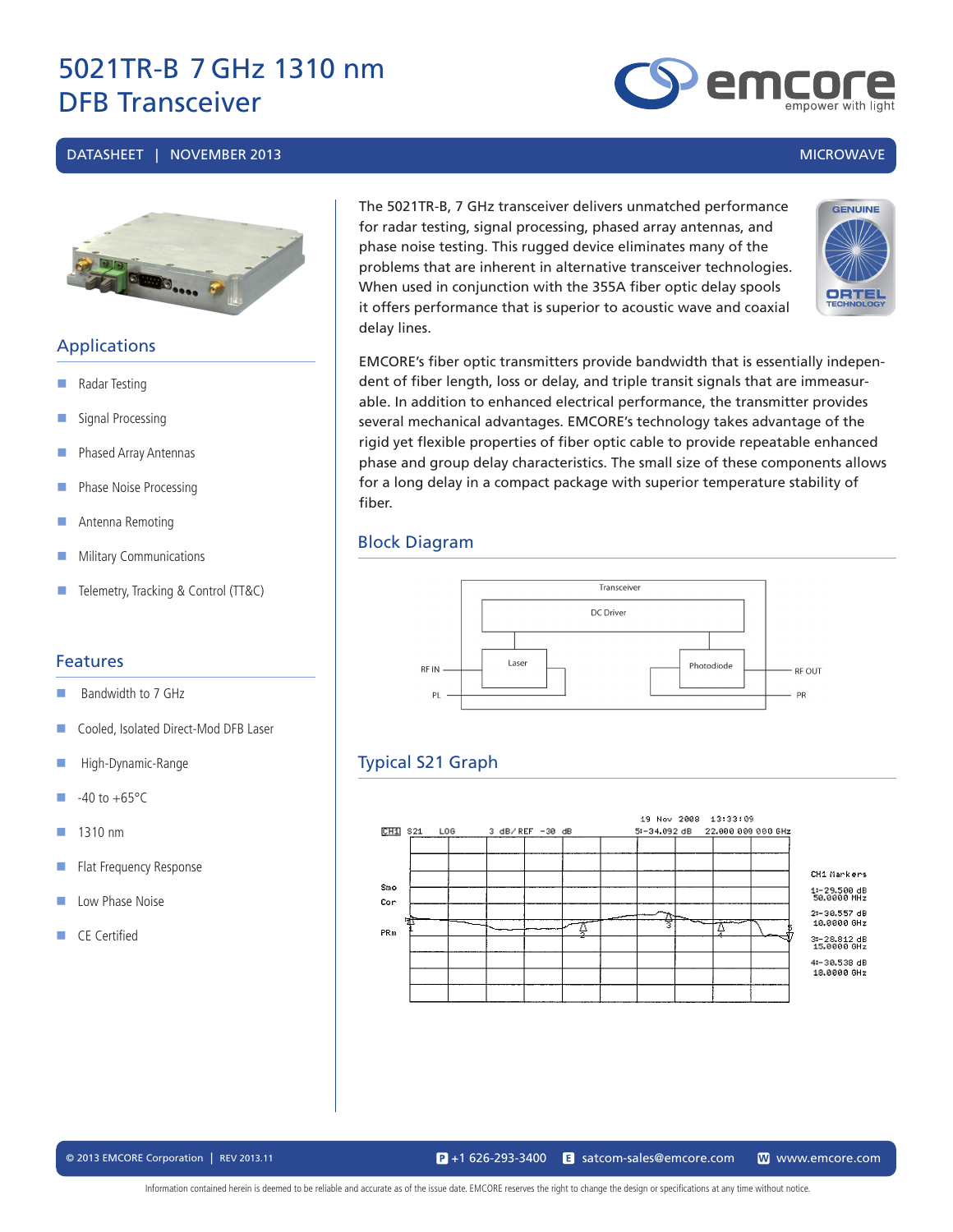DATASHEET | AUGUST 2013 MICROWAVE

# Absolute Maximum Ratings

Stresses in excess of the absolute maximum ratings can cause permanent damage to the device. These are absolute stress ratings only. Functional operation of the device is not implied at these or any other conditions in excess of those given in the operational sections of the data sheet. Exposure to absolute maximum ratings for extended periods can adversely affect device reliability.

| Parameter'                               | <b>Symbol</b>   | <b>Condition</b>         | <b>Min</b> | <b>Max</b> | <b>Unit</b> |
|------------------------------------------|-----------------|--------------------------|------------|------------|-------------|
| Operating Temperature Range of Baseplate | י∩ <sup>ו</sup> | continuous               | $-40$      | $+65$      |             |
| Storage Temperature                      | STG             | $\overline{\phantom{a}}$ | $-55$      | $+85$      |             |
| <b>RF</b> Input Power                    | IN              | 60 seconds               |            | 20         | dBm         |

# Electrical Characteristics

| <b>Parameter</b>                                                   | 5021TR-B | <b>Unit</b> |
|--------------------------------------------------------------------|----------|-------------|
| Upper Band Edge Frequency, min                                     | 7        | GHz         |
| Lower Band Edge Frequency, max                                     | 0.05     | GHz         |
| Amplitude Flatness, max <sup>3</sup>                               | 4.0      | dB p-p      |
| Transmitter Gain (TG), 1 GHz <sup>2</sup>                          | $-17$    | db (W/A)    |
| Receiver Gain (RG), 1 GHz <sup>2</sup>                             | $-11$    | db (A/W)    |
| Input RF Return Loss, max <sup>3</sup><br>$0.05$ GHz - $7.0$ GHz   | $-7.0$   | dB          |
| Output RF Return Loss, max<br>$0.05$ GHz - $7.0$ GHz               | $-9.0$   | dB          |
| Impedance, typ                                                     | 50       | Ohm         |
| Input 1 dB Compression, min <sup>3</sup>                           | $+20$    | dBm         |
| Input Third Order Intercept <sup>3</sup><br>$0.05$ GHz $-$ 7.0 GHz | $+30$    | dBm         |
| Noise Figure, max3<br>0.05 GHz - 3.0 GHz<br>3 GHz - 7.0 GHz        | 44<br>50 | dB<br>dB    |

1. Tested at 25°C unless noted otherwise.

2. Link RF Gain<sub>dB</sub> = TG + RG-2\* FiberLoss<sub>dB</sub>(assumes R<sub>IN</sub> = R<sub>OUT</sub>)

3. Performance applies only within frequency band specified by the model number.

# Optical Characteristics

| <b>Parameter</b>                      | <b>Specifications</b> | <b>Unit</b> |
|---------------------------------------|-----------------------|-------------|
| Fiber                                 | Single mode (9/125)   | μm          |
| <b>Optical Connectors</b>             | SC/APC or EC/APC      |             |
| 5021 Optical Transmitter Output Power | 9 to 11               | dBmo        |
| Optical Receiver Input Power          | 10                    | dBmo, max   |
| Delay - Tx Optical                    | 7.5                   | ns, max     |
| Delay - Rx Optical                    | 75                    | ns, max     |

#### DC Interface Characteristics

| <b>Pin Number</b> | <b>Min</b> | Typ | <b>Max</b> | <b>Max Ripple</b> | <b>Current</b> |
|-------------------|------------|-----|------------|-------------------|----------------|
|                   | 11V        |     | 16 V       | $100$ mV p-p      | $0.3A$ max     |
|                   | 4.5V       |     | 5.5V       | $200$ mV p-p      | $1.6A$ max     |

© 2013 EMCORE Corporation | REV 2013.08 satcom-sales@emcore.com and www.emcore.com www.emcore.com www.emcore.com

Information contained herein is deemed to be reliable and accurate as of the issue date. EMCORE reserves the right to change the design or specifications at any time without notice.

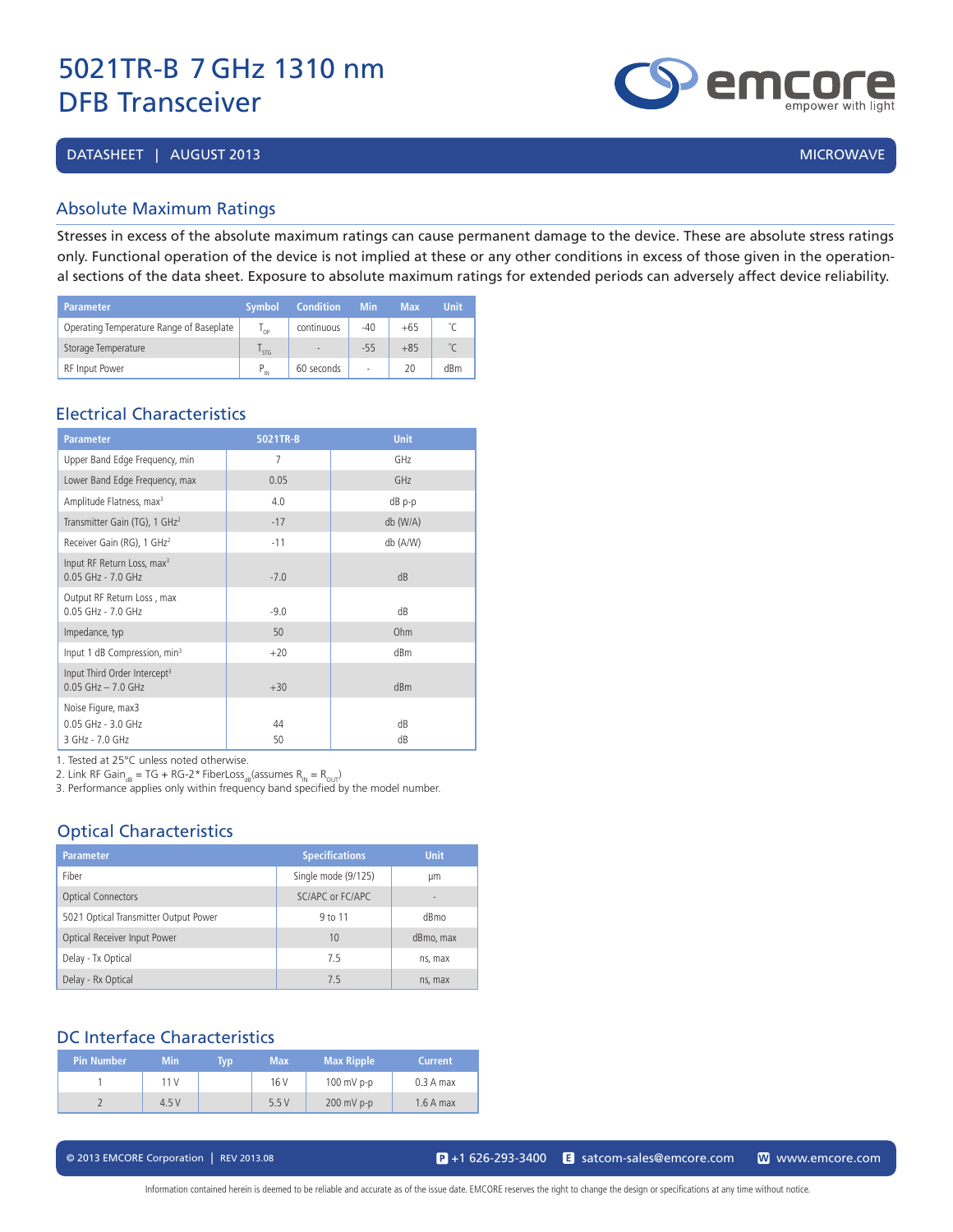# DATASHEET | AUGUST 2013 MICROWAVE

**emgore** 

Pin/Package Information

|  | Nine-Pin, Male D-Sub Connector |
|--|--------------------------------|

| <b>Pin Number</b> | <b>Function</b>              |
|-------------------|------------------------------|
| 1                 | $+15$ VDC                    |
| $\overline{2}$    | $+5$ VDC                     |
| 3                 | Not Used                     |
| $\overline{4}$    | Ground                       |
| 5                 | Ground                       |
| 6                 | Photodiode Current Monitor   |
| 7                 | Alarm Common                 |
| 8                 | <b>Laser Current Monitor</b> |
| 9                 | Alarm                        |

# Outline Drawing